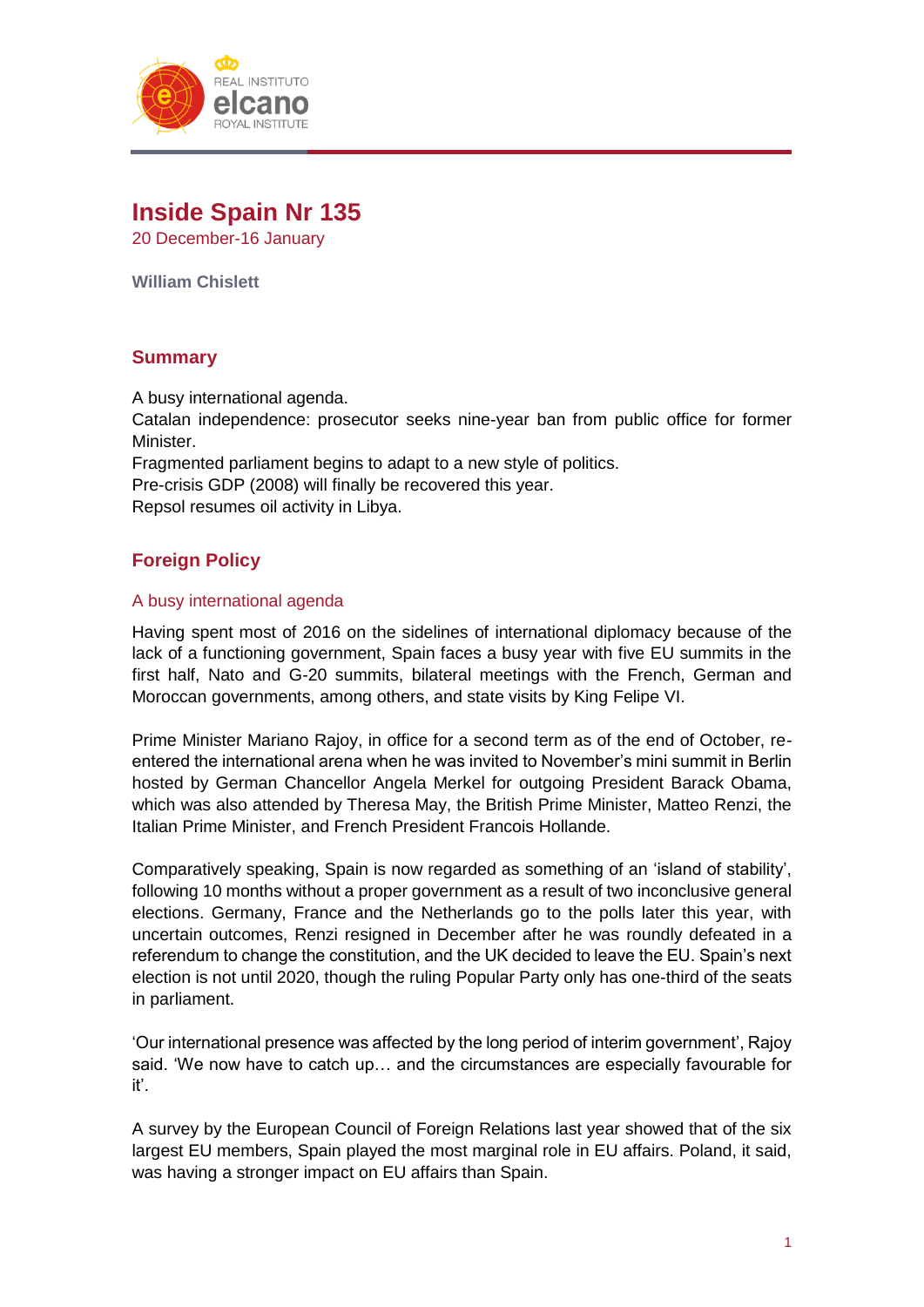Brexit is the main item on the EU's domestic agenda. Alfonso Dastis, the new Foreign Minister, is well versed in EU matters. A career diplomat, unlike his predecessor, José Manuel García-Margallo, a former Popular Party politician, Dastis came to the government from Brussels where he was the permanent representative to the EU.

In an interview with *El País*, the leading Spanish newspaper, Dastis said policy would be broadly in line with that of García-Margallo, although 'the tone could be different'. He said the European Commission and the European Council had asked the new government to play a bigger role in EU affairs.

On Brexit, he said the four freedoms enshrined in the EU –movement of people, merchandise, services and capital– could not be separated, as the UK appears to want.

On the thorny issue of the British overseas territory of Gibraltar, he saw a slim chance of joint sovereignty, as Spain has called for, if the UK opposed it, as is the case so far. 'I think you have to be realistic, if the United Kingdom does not want to negotiate it will be difficult to carry it forward'. He made it clear, however, that if Gibraltar wanted to continue to be part of the EU, 'it would have to be consulted with us. That will require a bilateral agreement between Spain and the United Kingdom'.

Dastis later told the Senate's Foreign Affairs Commission that Gibraltar would have to live 'with its back to the European Union' if it continued to reject the co-sovereignty proposal.

King Felipe VI was finally able to make a three-day state visit to Saudi Arabia, a trip that was cancelled twice. The Spanish company Navantia was close to signing a contract for the sale of five warships to Riyadh worth an estimated €2.1 billion.

Human rights groups criticised the deal because they feared the ships would be deployed by Saudi Arabia in the Yemen conflict.

A consortium of Spanish companies is building a high-speed rail link between Mecca and Medina, which is behind schedule and is now expected to be fully operational as of March 2018.

# **Domestic Scene**

# Catalan independence: prosecutor seeks nine-year ban from public office for former **Minister**

The tensions between the central and Catalan governments over holding a referendum on independence for the region in September escalated when the Supreme Court's prosecutor's office called for Francesc Homs, a former Minister, to be banned from holding public office for nine years for organising a non-binding plebiscite on secession in November 2014.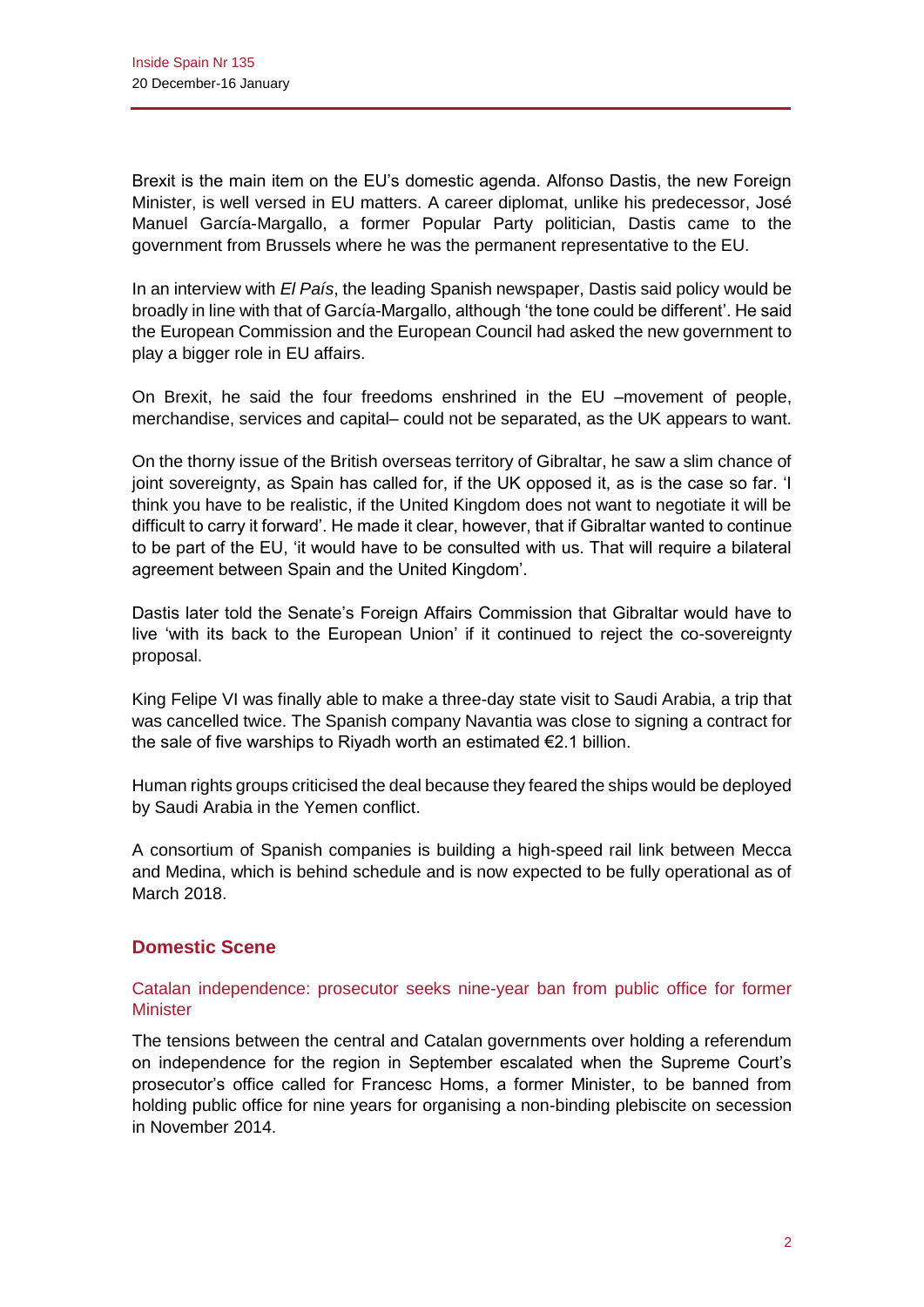The Court said that Homs, at the time of the referendum Minister of the Presidency, was 'absolutely aware' that 'by doing so he violated the mandatory compliance of the Spanish Constitutional Court's decisions'. That court ruled the referendum as illegal.

Homs said the Court's decision 'proves that the Spanish State has a less democratic culture each day' and that puts Catalonia 'in a cul-de-sac'. He testified before the Supreme Court last September that the referendum was legal as it emanated from a Catalan parliament mandate and that the charge of disobedience against him was politically motivated.

In a related development, Artur Mas, the former President of the Catalan government between 2010 and early 2016, is due to stand trial in early February along with his former Vice President, Joana Ortega, and Education Minister, Irene Rigau, on charges of serious disobedience.

The Popular Party government's bid to negotiate some kind of deal with the Catalan government is going nowhere. Barcelona is adamant it will go ahead with a legallybinding referendum in September, whether Madrid agrees to it or not, while the Constitutional Court continues to strike down laws passed by the Catalan parliament.

'If 50% plus one vote "yes", we will declare independence without hesitation', said Carles Puigdemont, the Catalan President, in his New Year message.

In its latest move, the Court annulled parts of the law approved two years ago which gives Catalonia powers in the international field, including the right to approve the 'independence processes of other states', and declared unconstitutional various laws regarding Catalonia's path to 'disconnection' from Spain.

## Fragmented parliament begins to adapt to a new style of politics

A minority Popular Party (PP), two parties on the left (Socialists –PSOE– and Unidos Podemos) and a centrist party (Ciudadanos, C's) are beginning to forge a new style of politics in Spain.

Gone are the days when the PP pushed through royal decrees (emergency laws), which it used (or abused, in the view of opposition parties) between December 2011 and December 2015 more than any other government, even though it enjoyed an absolute majority.

Today, consensus is the watchword and parliament is becoming the central focus of political life, as it should be.

Although it has a pact with C's, it is with the Socialists, which reluctantly allowed the PP to form a new government after 10 months and two inconclusive elections by abstaining in the investiture vote, that the PP is working closely.

This is because of the mathematics: the Socialists have 85 seats in parliament and C's only 32. In order to gain approval for its laws and reforms, the government needs the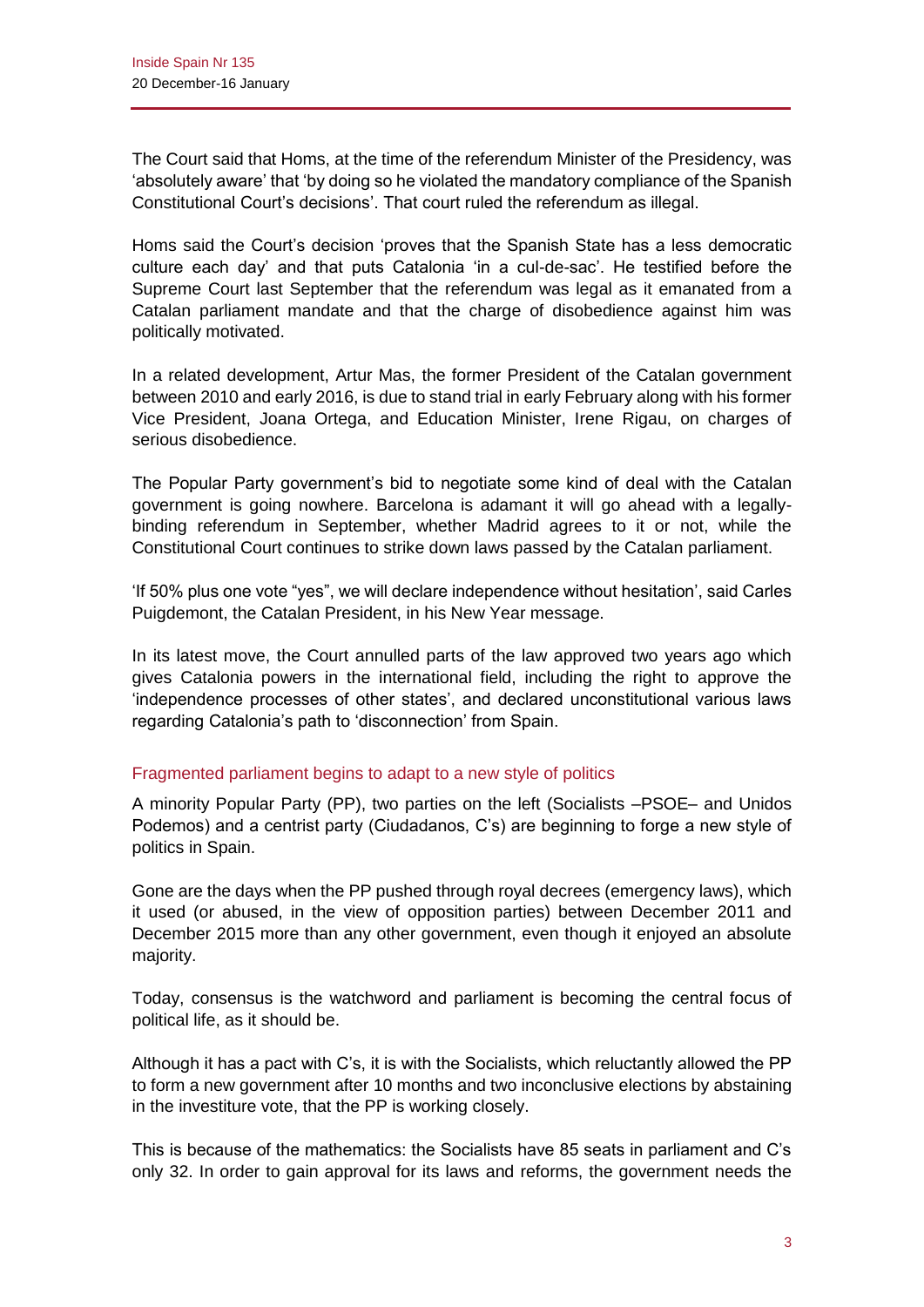Socialists' support much more than that of C's (the PP and C's together have 169 of the 350 seats compared to the 222 held by the PP and the Socialists).

The Socialists look like approving the spending ceiling which would allow the 2017 budget to be finally approved (the 2016 budget was rolled over) and so enable Spain to finally comply with the EU-imposed fiscal deficit target (below 3% of GDP in 2018) that it has consistently missed.

As part of that deal the Socialists extracted from the PP support for an 8% rise in the minimum wage this year.

Prime Minister Mariano Rajoy has a much more fluid and cordial relation with Javier Fernández, the Socialists' interim leader, than with Pedro Sánchez, the former leader who was ousted after a fierce power struggle over whether to allow Rajoy to remain in office for a second term.

The rapport between the PP and the Socialists is fazing C's and the anti-establishment Unidos Podemos, which has 71 seats, as they were created to restrict the two-party system, among other things. The Socialists have no interest in a general election until they have elected a new leader (probably in May) and begun to regain support as a credible alternative. Meanwhile, Unidos Podemos is wrestling with internal divisions over whether to adopt a radical strategy, including actions outside of parliament, or one that is more accommodating.

Rajoy meanwhile wants to see out the four-year legislature. 'We can pass from historic blocking [of him forming a new government] to historic co-operation', he proclaimed. Time will tell.

The PP would again win an election if it were held today, according to the latest Metroscopia poll, but still without an absolute majority, the Socialists have picked up since their crisis last October but would be overtaken by Unidos Podemos and Ciudadanos would gain more seats (see Figure 1).

#### **Figure 1. Voter intention (% of valid votes)**

|                   | 2011<br>election | 20 Dec.<br>2015<br>election | 3 Apr.<br>2016 | 26 June<br>election | 13 Oct. | <b>11 Nov.</b> | 12 Jan<br>2017. |
|-------------------|------------------|-----------------------------|----------------|---------------------|---------|----------------|-----------------|
| <b>PP</b>         | 44.6             | 28.7                        | 27.7           | 33.0                | 37.8    | 35.7           | 33.2            |
| <b>Socialists</b> | 28.8             | 22.0                        | 21.0           | 22.7                | 18.0    | 17.9           | 19.1            |
| Podemos           |                  | 20.7                        | 15.9           | 21.1(1)             | 22.1    | 23.1(1)        | 21.7            |
| Ciudadanos        |                  | 13.9                        | 18.8           | 13.0                | 11.6    | 13.0           | 15.5            |

(1) Unidos Podemos as of the June 2016 election.

Source: Metroscopia.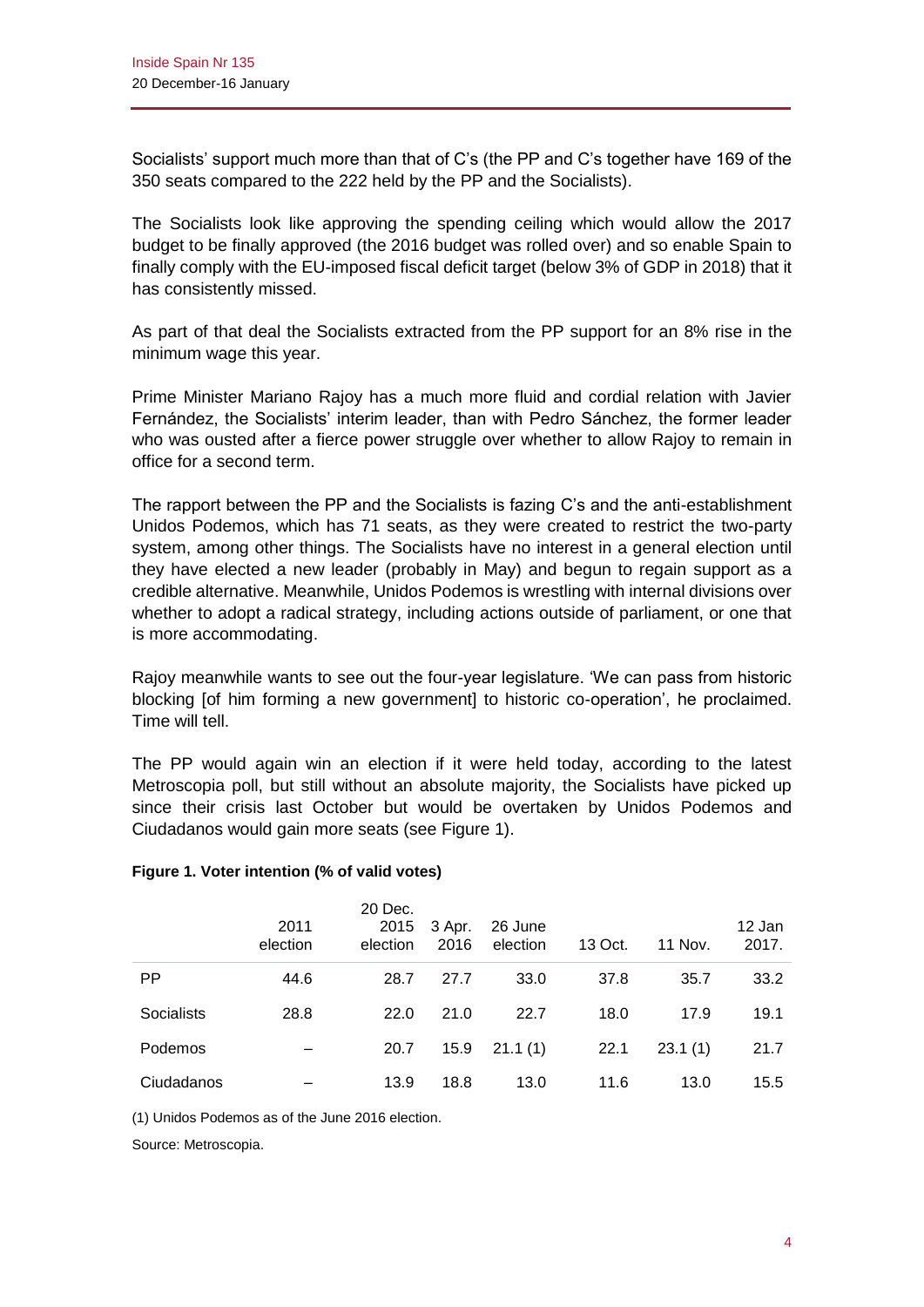# Six out of every 10 Spaniards do not speak English

Sixty per cent of people surveyed by the government-funded CIS research centre said they do not speak, read or write English. Only 28% said they could speak and write it (see Figure 2).

#### **Figure 2. Spaniards' knowledge of languages (%)**

|                  | Do not speak, write<br>or read it | Only read it | Only speak it | Speak and write it |
|------------------|-----------------------------------|--------------|---------------|--------------------|
| English          | 59.8                              | 6.0          | 5.7           | 27.7               |
| French           | 78.0                              | 5.4          | 5.6           | 9.0                |
| Portuguese       | 92.4                              | 2.3          | 1.1           | 1.2                |
| German           | 94.0                              | 0.6          | 0.9           | 1.7                |
| Italian          | 91.3                              | 2.2          | 1.9           | 1.7                |
| Another language | 84.9                              | 0.2          | 0.6           | 0.9                |

Source: CIS.

Just over one-third of respondents (35.9%) said the education system gave 'little importance' to the learning of languages.

# Supreme Court rules out taxpayer funding for Protestant Churches

The Supreme Court ruled that the Finance Ministry was right to deny in 2015 the same right of funding to Protestant Churches in Spain as that given to the Roman Catholic Church.

Taxpayers have the option on their annual declaration of ticking a box in order to assign to the Roman Catholic Church 0.7% of the taxes they have paid.

The Federation of Evangelical Religious Entities (Ferede) appealed against the Ministry's decision on the grounds that it violated the fundamental rights of equality before the law and religious freedom.

The box in favour of the Roman Catholic Church is based on the 1979 concordat between the Spanish state and the Holy See, which gives the Church special treatment, though not as much as during the 1939-75 dictatorship of General Franco when it was rewarded for supporting his uprising against the democratically-elected government of the Republic.

The 1978 Constitution states that 'there shall be no state religion', but Article 16:3 declares: 'the public authorities shall take the religious beliefs of Spanish society into account and shall in consequence maintain appropriate cooperation with the Catholic Church and the other confessions'. No other religious group is mentioned by name.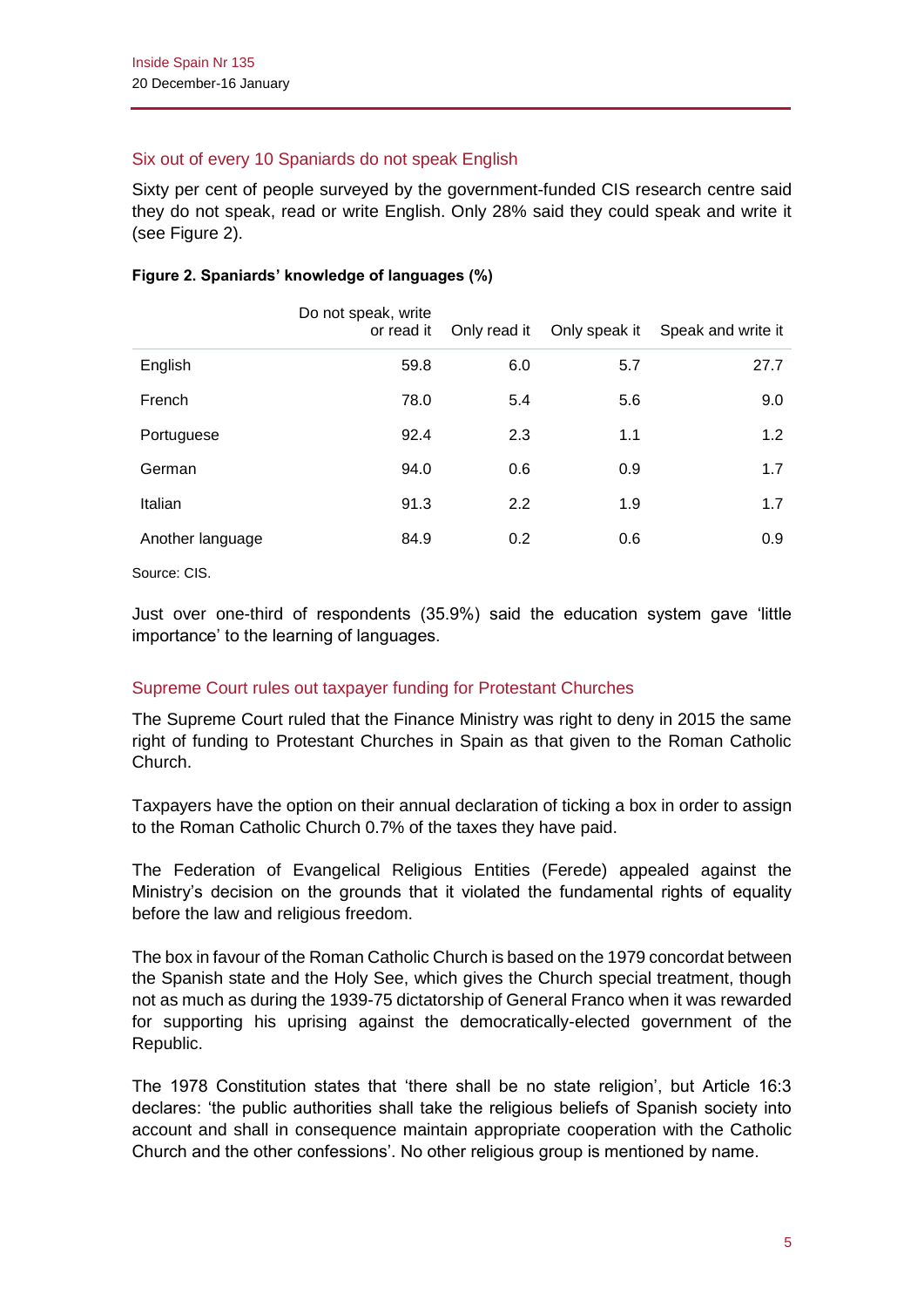The Socialists at the time saw this as introducing 'covert confessionality' and voted against the wording in the committee that drafted the text. Spain's Roman Catholic face has changed considerably in the last 36 years: for example, 96% of marriages in 1980 were in the Catholic Church, 60% in 2005 and 22% in the first half of last year.

Under a Socialist government reform in 2007, the state stopped paying an annual 'budget complement' to the Church and compensated for this loss by increasing the voluntary donations that taxpayers can make on their yearly tax declaration from 0.52% to 0.7%.

More than 7 million taxpayers, around one-third of the total, tick the box. In 2014 (latest year available), they contributed more than €250 million to the Church (see Figure 3).

**Figure 3. Taxpayers' contribution to the Roman Catholic Church (€ million)**

|                                                              | 2007 |  | 2008 2009 2010 2011 2012 2013 2014 |  |  |
|--------------------------------------------------------------|------|--|------------------------------------|--|--|
| Contribution 241.3 252.6 249.9 248.6 247.1 248.5 246.9 250.2 |      |  |                                    |  |  |

Source: Conferencia Episcopal Española.

According to Europa Laica, which campaigns against the public funding of religions, the Spanish state contributes €11 billion worth of subsidies and tax exemptions to the Church including the financing of grant-assisted schools known as *concertados*, often run by the Church.

Under the 1979 concordat, the Church was slated to be self-financing as of the 1990s, but this has still not happened.

The Socialists, Unidos Podemos and Ciudadanos, which together have a majority of seats in parliament, called earlier this month for the Tribunal de Cuentas (Audit Court) to supervise the funds the Church receives from taxpayers, as it does for other institutions.

# **The Economy**

### Pre-crisis GDP (2008) will finally be recovered this year

The economy grew 3.3% in 2016, a tad faster than expected, according to the government, spurred by stronger consumption, buoyant exports and another record year for tourism, among other factors, as well as low oil prices and the European Central Bank's accommodative monetary policy.

As a result, the pre-crisis GDP level (2008) will at last be recovered in real terms this year (see Figure 4). This tends to be forgotten when Spain's growth rate, around double the euro zone average, is trumpeted.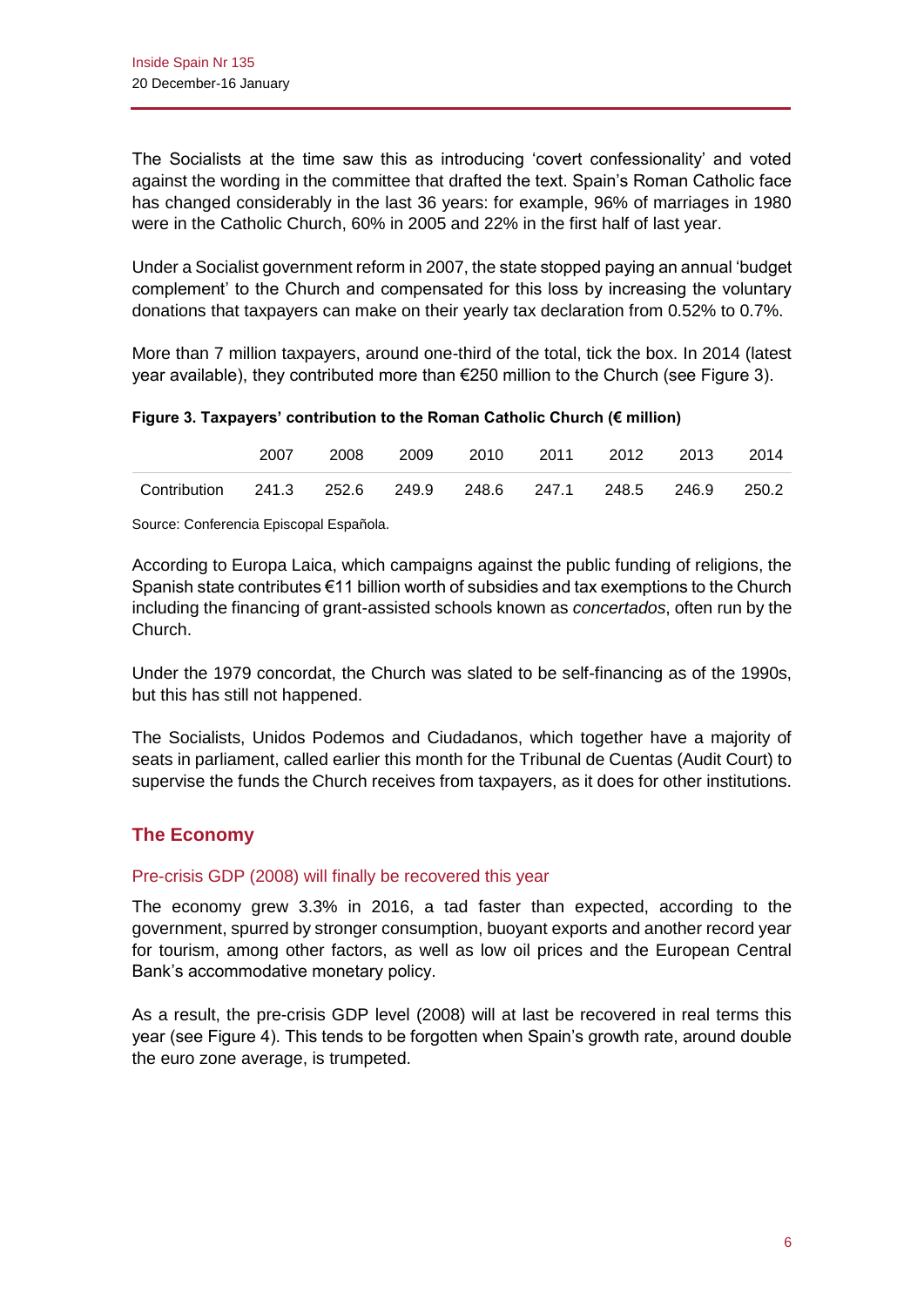**Figure 4. GDP: finally bouncing back**



Source: BBVA.

The brisker growth pushed down the number of jobless registered in the government's employment offices last year by 390,534 to 3.7 million, the biggest decline since the statistical series was started. The fall in registered unemployment in the last four years was 1.14 million (a decline of more than 20%).

The figure of 3.7 million is 600,000 less than the number of unemployed based on the latest quarterly survey and which is the figure that provides the headline jobless rate (18.9% at the end of September).

The difference between the registered and stated figures reflects those who might have exhausted their right to unemployment benefits, were not on state training-programmes, were working in the shadow economy or had given up seeking a job.

According to the World Economic Forum, Spain's labour market is one of the most inefficient in the world (see Figure 5).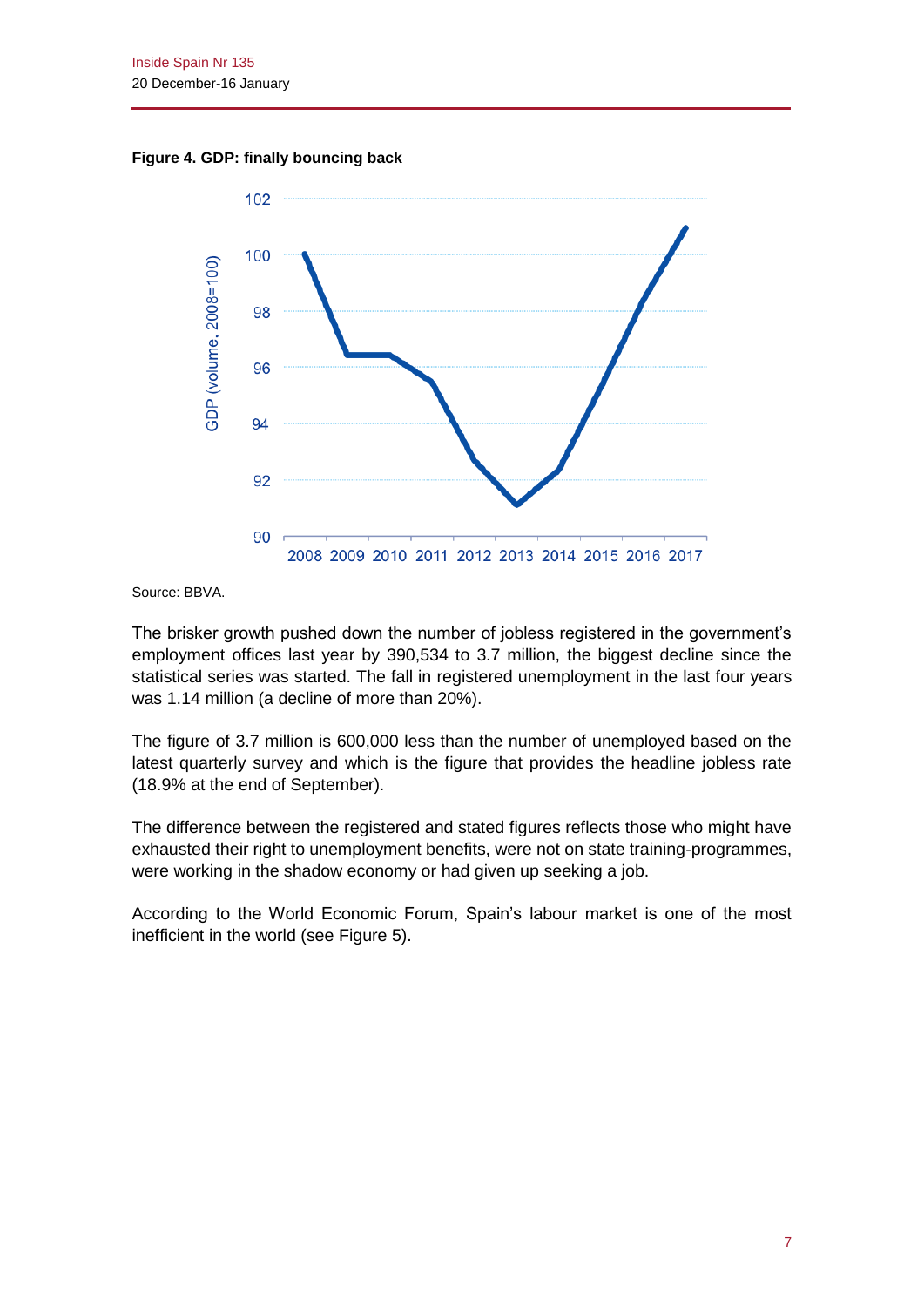| Ranking (1 to 138) | Country      | Score (on a scale of 1 to 7) |
|--------------------|--------------|------------------------------|
| 1.                 | Switzerland  | 5.95                         |
| 5.                 | UK           | 5.46                         |
| 22.                | Germany      | 4.80                         |
| 51.                | France       | 4.42                         |
| 69.                | <b>Spain</b> | 4.25                         |
| 119.               | Italy        | 3.64                         |

#### **Figure 5. Labour market efficiency**

Source: Global Competitiveness Report, 2016-2017, World Economic Forum.

The number of social security contributors increased by 540,665 to 17.84 million, the highest since October 2009 but still well below the peak of 19.37 million in 2007.

The bulk of new social-security contributors were in the commerce and hotel trades. Spain received more than 75 million tourists last year, up from 68.2 million in 2015 and notching up another record (see Figure 6). They spent an estimated €77 billion. Some 130,000 new jobs were created in the tourism industry in 2016.

Part of the increase was due to holidaymakers switching from turbulent countries such as Turkey and Egypt to Spain.

#### **Figure 6. Number of tourists and spending, 2012-16**

|                 | Number of tourists (mn) | Spending ( $\notin$ bn) |
|-----------------|-------------------------|-------------------------|
| 2012            | 57.4                    | 53.9                    |
| 2013            | 60.6                    | 59.3                    |
| 2014            | 64.9                    | 63.0                    |
| 2015            | 68.2                    | 67.2                    |
| 2016 (estimate) | 75.3                    | 77.0                    |

Source: Ministry of Energy, Tourism and Digital Agenda.

Labour Minister Fátima Báñez quickly seized on the employment figures as evidence that the Popular Party's reforms in 2012 were working. The Socialists and the radical left Podemos, however, want to overturn these reforms, which lowered dismissal costs, among other things. They do not have enough seats in parliament to do this and would need the backing of the centrist Ciudadanos which has a pact with the minority PP government.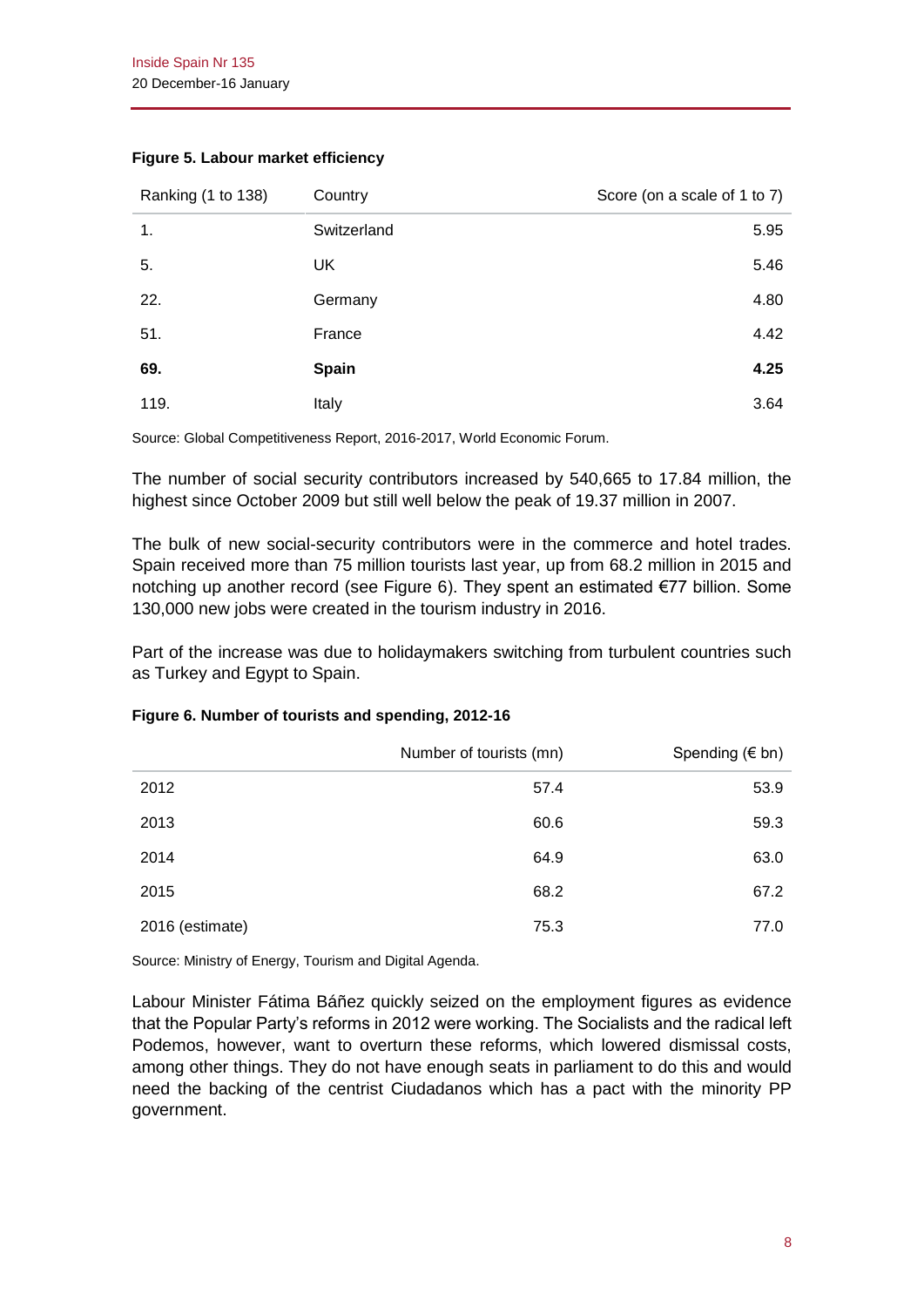While there is no doubt that employment prospects have improved, job precariousness remains high (27% of total jobs are short-term). The average length of contracts signed last November was 51 days compared with 93 in 2011 as a whole.

There was also better news in car sales. The number of new cars sold last year (1.14 million) was the highest since 2008, despite the ending of the government-financed scrappage deal scheme, but still far from the 1.61 million in 2004 (see Figure 7)

#### **Figure 7. New Car sales, 2008-16**

| 2008                                                                          | 2009 | 2010 | 2011 | 2012 | 2013 | 2014 | -2015 | 2016 |
|-------------------------------------------------------------------------------|------|------|------|------|------|------|-------|------|
| 1,161,176 952,772 982,015 808,100 699,589 722,789 855,308 1,034,232 1,147,007 |      |      |      |      |      |      |       |      |

Source: Anfac.

Spain also emerged from two years of deflation. The Consumer Price Index rose 1.6% last year.

The brighter picture, however, was not reflected in the Spanish stock market even though corporate earnings were generally better. The Ibex-35, the benchmark index, fell 2% in 2016 to 9,352, still a long way from the peak of 15,945 in November 2007 (see Figure 8).

#### **Figure 8. Stock Market Indices (% change), 2016**

| Index             |          |
|-------------------|----------|
| Ibex-35 (Spain)   | $-2.01$  |
| Dax (Frankfurt)   | $+6.87$  |
| FTSE 100 (London) | $+14.43$ |
| Euro Stoxx 50     | $+0.70$  |
| Dow Jones         | $+13.42$ |
| Nikkei (Tokyo)    | $+0.42$  |

Source: Markets.

The economy is forecast to grow less this year as the tailwinds have started to abate. The general consensus is growth of around 2.5% (see Figure 9).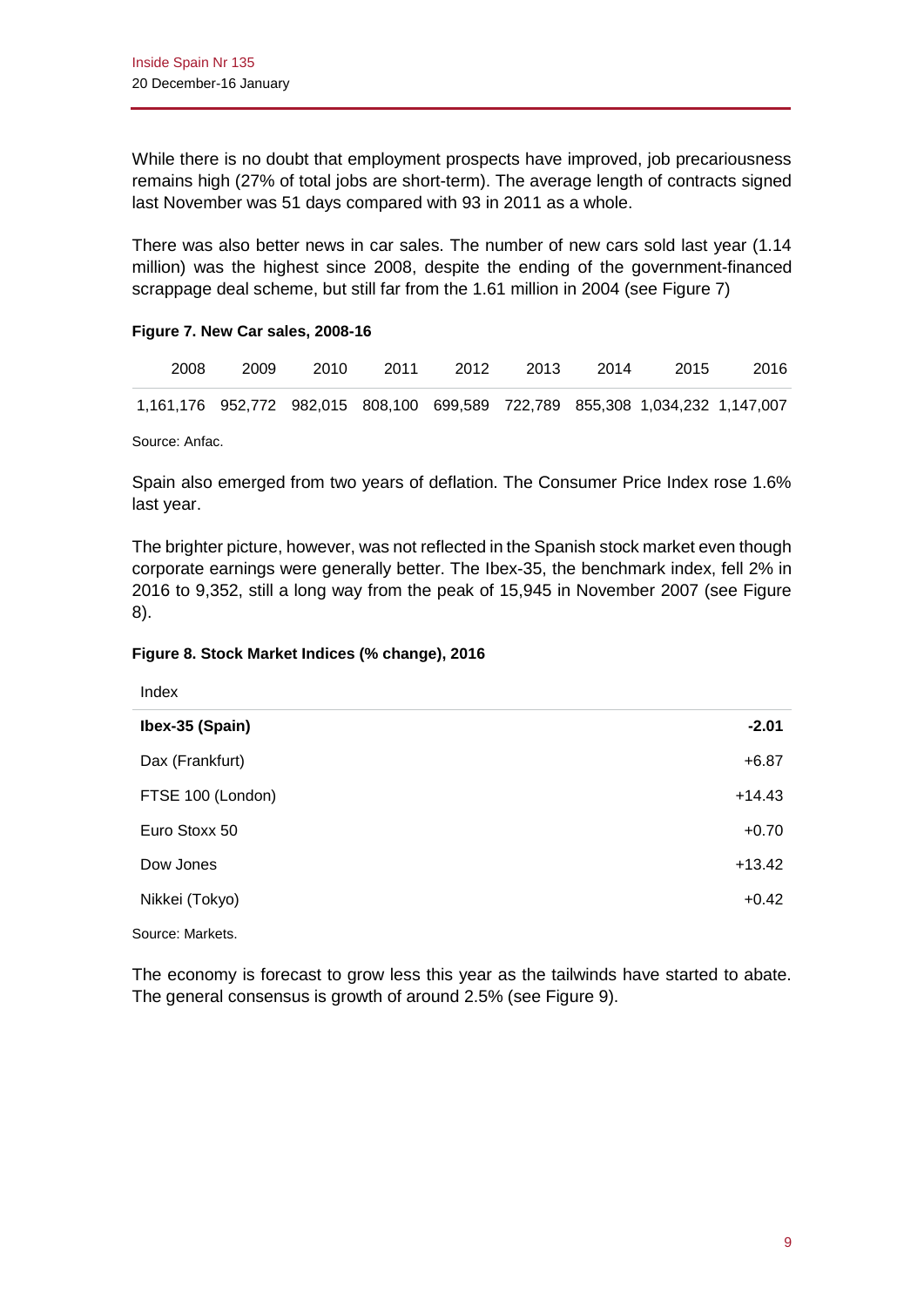|                                                | 2016   | 2017   |
|------------------------------------------------|--------|--------|
| Real GDP                                       | 3.3    | 2.5    |
| Private consumption                            | 3.3    | 2.3    |
| Public consumption                             | 1.2    | 1.8    |
| Internal demand (contribution to growth)       | 3.0    | 2.3    |
| <b>Exports</b>                                 | 5.5    | 3.5    |
| Imports                                        | 5.1    | 3.1    |
| External demand (contribution to growth in pp) | 0.2    | 0.2    |
| Jobless rate                                   | 19.7   | 18.1   |
| Current account balance (% of GDP)             | $+1.3$ | $+1.7$ |
| Public debt (% of GDP)                         | 100.2  | 99.5   |
| Fiscal deficit (% of GDP)                      | 4.6    | 3.6    |
|                                                |        |        |

#### **Figure 9. Macroeconomic forecasts (annual rates of change in % unless otherwise stated)**

Source: BBVA.

# European Court of Justice orders banks to reimburse unfair mortgage interest…

The European Court of Justice dealt a severe blow to Spanish banks and ordered them to reimburse clients with mortgage contracts that prevented them from benefiting from the fall in interest rates. The ruling could cost banks more than €4 billion.

Spain's Supreme Court ruled in May 2013 that so-called mortgage 'floor clauses', which impose a limit on how far mortgage interest rates can fall in tandem with the benchmark rate, were unfair because consumers had not been properly informed of the consequences. But the court said lenders did not have to reimburse clients for any excess interest payments before the date of that ruling.

Borrowers challenged that part of the decision and took it to the Luxembourg-based court. Some of them lost their homes because banks did not pass on the cut in interest rates and they could not meet their mortgage payments.

'The situation of unfairness must have the effect of restoring the consumer to the situation that [the] consumer would have been in if that term had not existed', the court said in a statement. 'Consequently, the finding that "floor clauses" are unfair must allow the restitution of advantages wrongly obtained by the seller or supplier to the consumer's detriment'.

The ruling means that those banks affected by the decision will have to make substantial extra provisions, which will dent their 2016 profits. BBVA, Spain's second-largest bank,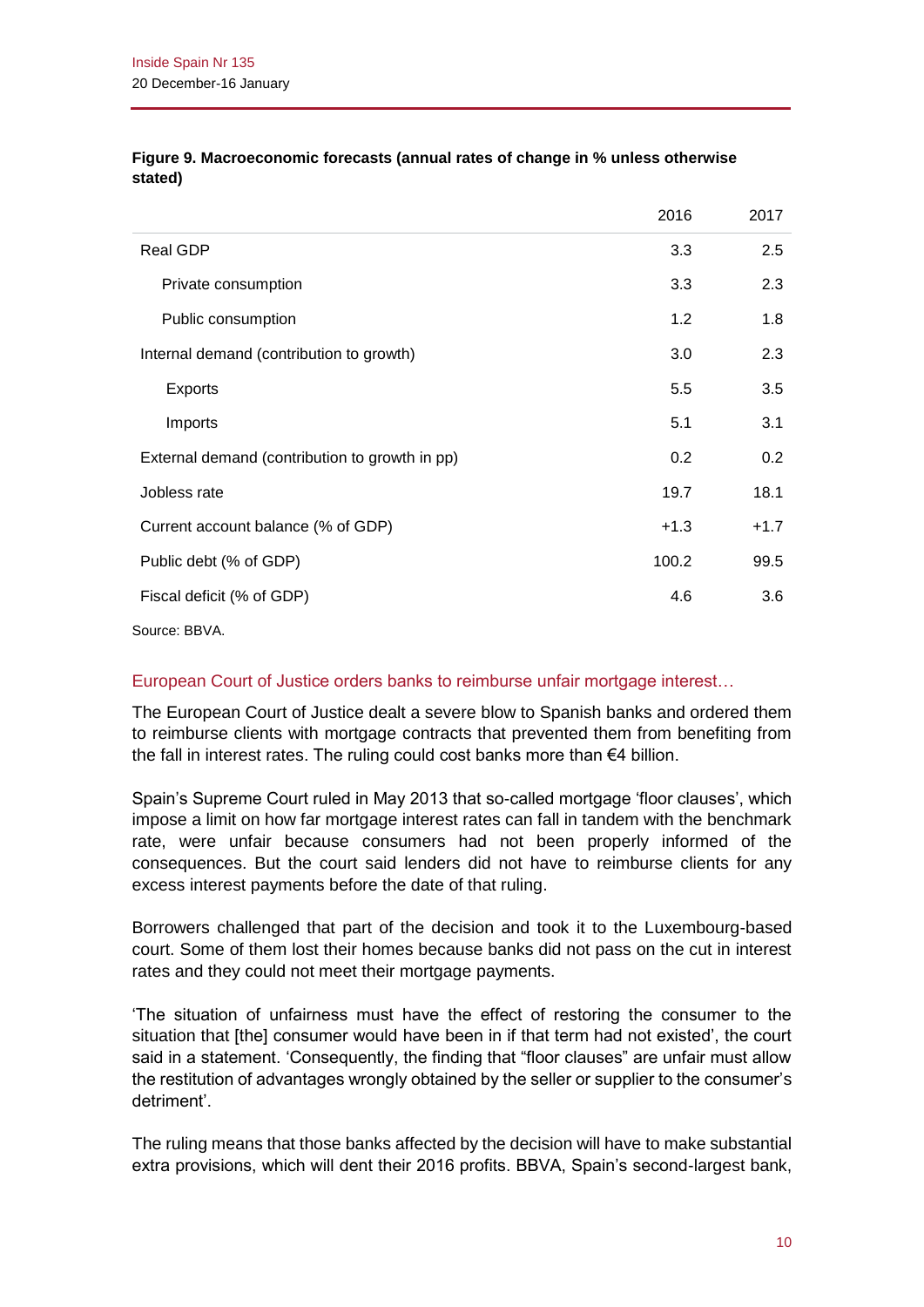said it expected to take a hit of €404 million and the ailing Banco Popular, struggling with massive bad real-estate loans, €334 million. Popular's Chairman, Ángel Ron, was ousted last month after a shareholders' revolt. Banco Santander, the largest bank, is not affected by the ruling as it never used floor clauses.

### … Bank bailout 'cost taxpayers €41.8 billion'

Bailing out savings banks, many of which collapsed following the bursting of a massive property bubble in 2008, cost €60.7 billion, €41.8 billion of which came from the state via the Orderly Bank Restructuring Fund (Frob) and the rest from the Deposit Guarantee Fund, according to the Audit Court.

The full cost will not be known until all the rescued banks are privatised, particularly Bankia, the largest, and the 'bad bank' known as Sareb is liquidated. The Court said a large chunk of the cost would not be recovered.

The state still controls 65% of Bankia and BMN (headed by former savings bank Caja Murcia).

While the bailout was bad news for taxpayers, it was good for advisors, consultancies, lawyers and other professionals who were paid €58 million by Frob.

### Social protection spending still lower than EU average

Spain's social protection expenditure in GDP terms hardly changed between 2011 and 2014 (latest available year), according to Eurostat (see Figure 10).

|              | 2011 | 2014 | PPS per capita, $2014$ EU = $100$ |
|--------------|------|------|-----------------------------------|
| France       | 32.7 | 34.3 | 131                               |
| Italy        | 28.5 | 30.0 | 98                                |
| Germany      | 28.6 | 29.1 | 131                               |
| EU           | 28.3 | 28.7 | 100                               |
| UK           | 29.1 | 27.4 | 100                               |
| <b>Spain</b> | 25.3 | 25.4 | 77                                |

#### **Figure 10. Social protection expenditure (% of GDP), 2011-2014**

Source: Eurostat.

The largest share of spending went on sickness, healthcare and disability (33.4%), followed by unemployment (10.8%), family and children (5.3%) and housing and social exclusion (1.4%).

Underlying the massive unemployment problem, expenditure on this item was more than double the EU average of 5.1% while that on housing and social exclusion was much lower than the EU average (4.0%).